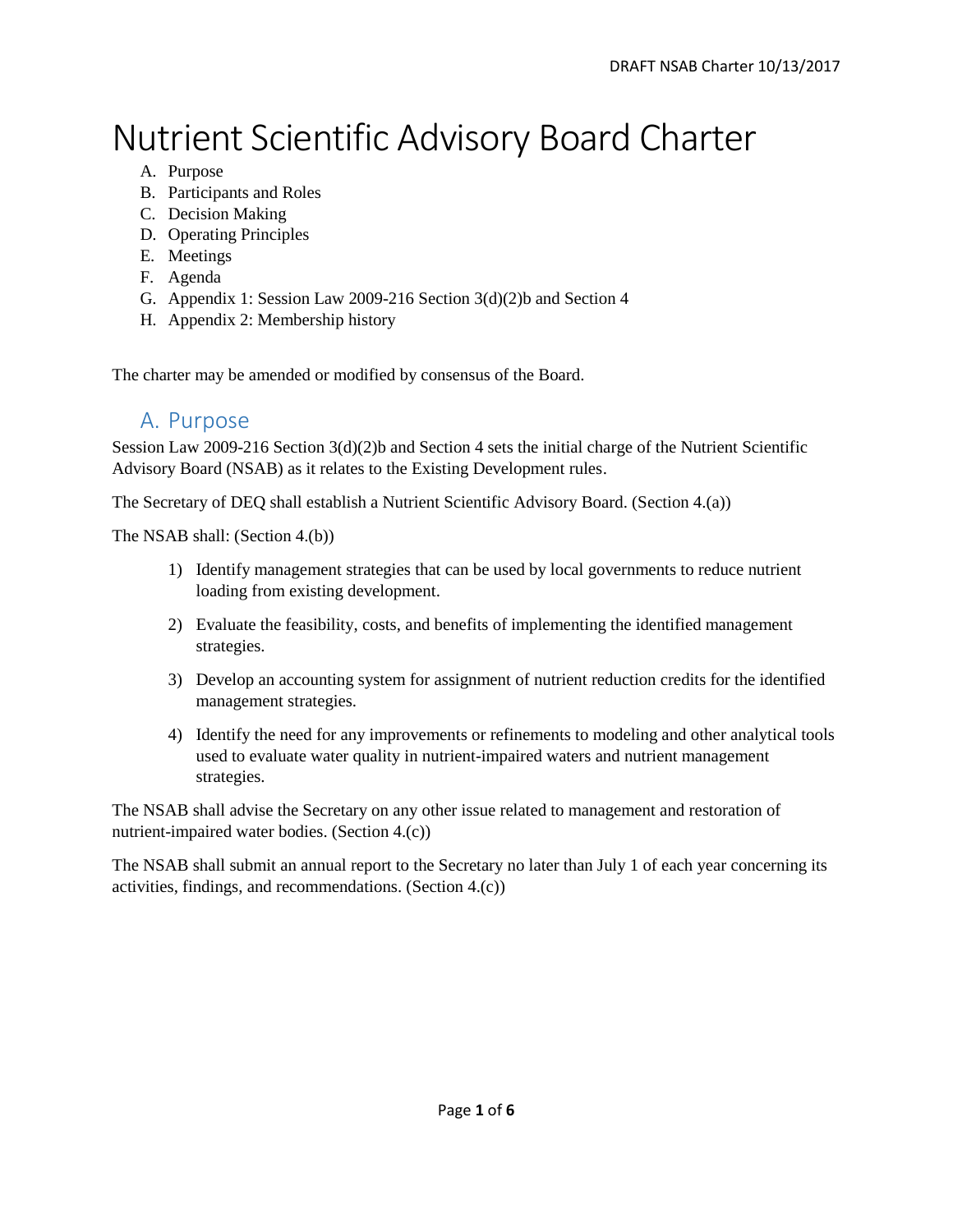# B. Participants / Roles / Responsibilities

#### **Roles and responsibilities**

Nine roles have been identified.

- 1. Primary Member Appointed by the Secretary of DEQ. Shall make an effort to attend all meetings. Shall designate an alternate. Sits at the discussion table and participates fully. Voting member.
- 2. Primary Member Alternate Identified by the primary member. Sits at the discussion table and participates fully. Non-voting member unless Primary Member is absent.
- 3. Non-Voting Advisor Identified by the NSAB. Sits at the discussion table and participates fully. Non-voting member.
- 4. Non-Voting Advisor Alternate Identified by the Non-Voting member. Sits at the discussion table and participates fully. Nonvoting member.
- 5. DWR Nutrient Strategy Staff Convenes the NSAB. Sits at the discussion table and participates fully. Non-voting member.
- 6. DEMLR Stormwater Permitting Staff Sits at the discussion table and participates fully as needed. Non-voting member.
- 7. Invited Guests Identified by the NSAB or DWR staff. Sits at the discussion table and participates as indicated on the agenda or as requested by the board or DWR staff.
- 8. Visitors

Visitors are welcome as observers only. The NSAB may invite a visitor to provide a perspective or answer a question.

9. Facilitator

Invited by DWR on behalf of the NSAB. Consults to DWR and NSAB on the group's process (agendas, ground rules, room set up, participation/inclusion/balance/focus, discussion and decision making procedures). Runs each meeting. Neutral regarding discussion content. Does not vote.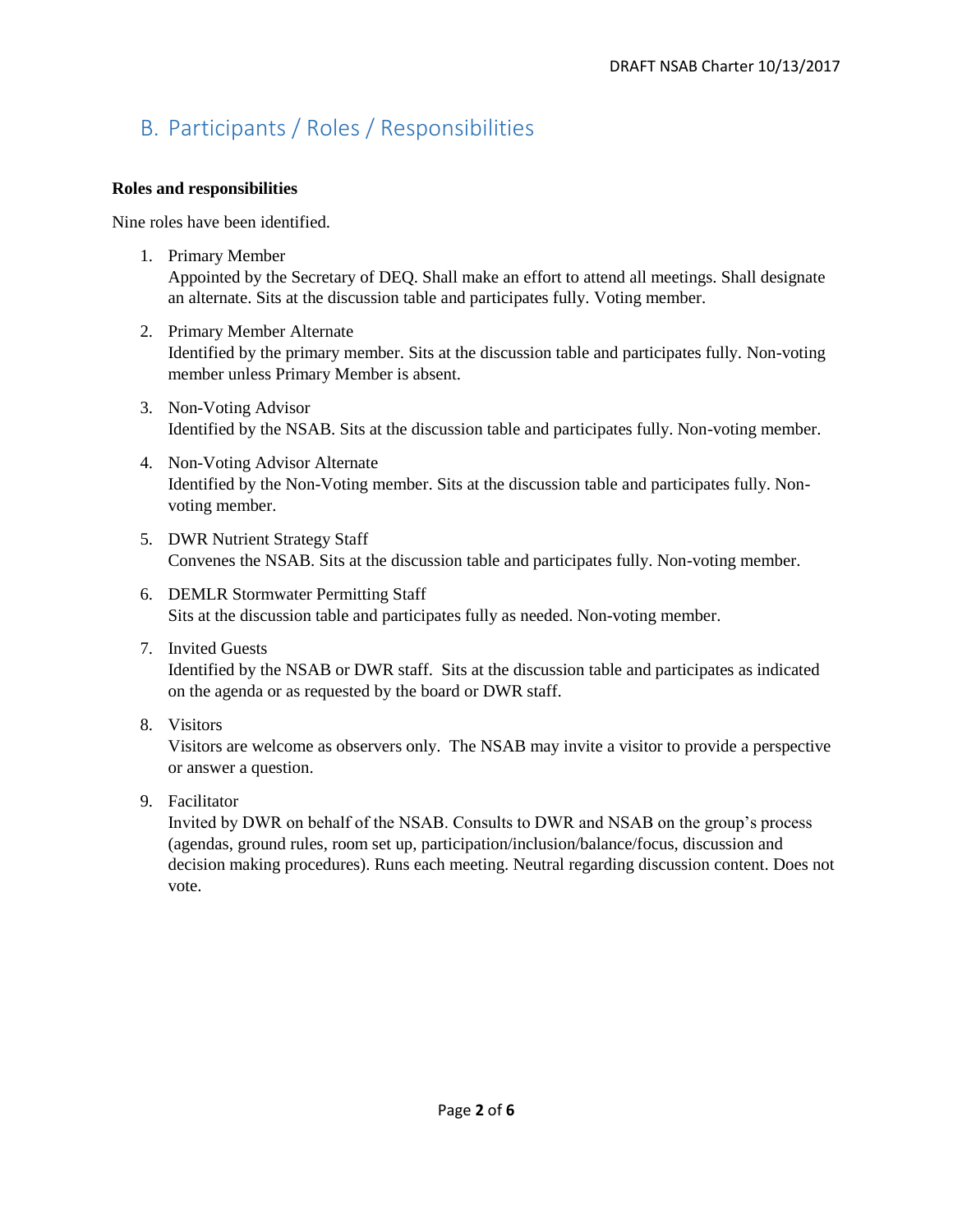| <b>Representation</b>            | <b>Member</b> (affiliation)        | <b>Alternate</b>             |
|----------------------------------|------------------------------------|------------------------------|
| <b>Local Government</b>          | Eric Kulz (Cary)                   | Charles Brown (Cary)         |
|                                  | Allison Weakley (Chapel Hill)      | Chris Jensen (Chapel Hill)   |
|                                  | Sandra Wilbur (Durham)             | Michelle Woolfolk (Durham)   |
|                                  | David Phlegar (Greensboro)         | Peter Schneider (Greensboro) |
|                                  | Josh Johnson (Alley, Williams,     |                              |
|                                  | Carmen and King, Inc. for Mebane,  |                              |
|                                  | Graham, Elon, Gibsonville)         |                              |
|                                  |                                    |                              |
| Professional or Academic         |                                    |                              |
| Professional Engineer            | Bill Hunt (NCSU)                   | Sally Hoyt (UNC)             |
| NC DOT Representative            | Andy McDaniel                      | Brian Jacobsen               |
| <b>Conservation Organization</b> | Grady McCallie (NC Conservation    | Peter Raabe – 2010 (American |
|                                  | Network)                           | Rivers)                      |
| Representation                   | <b>Advisor</b> (affiliation)       | <b>Alternate</b>             |
| Falls Lake Watershed*            | Forrest Westall (Upper Neuse River | Haywood Phthisic (UNRBA)     |
|                                  | <b>Basin Association</b> )         |                              |

As of September 2017 the NSAB consists of the following members.

In 2009 the NSAB membership was mandated to consist of 5-10 primary members appointed by the Secretary of DEQ representing the expertise or experience listed in Session Law 2009-216 Section 4.(a).

All official members above were reappointed by the Secretary of DEQ on June 6, 2017.

#### C. Decision Making

In order for NSAB to make a decision, seven (7) NSAB members with voting privileges (Primary Members and Primary Alternates), at least five (5) of them primary members, must be present.

Consensus will be used to make decisions. A member, staff, or the facilitator can make a proposal.

A 5-finger poll method can be used to identify specific points of discussion and will be used to determine gradients of agreement:

- 1. I endorse the proposal.
- 2. I agree with minor reservations.
- 3. I can agree but am very conflicted about it.
- 4. I vote against the proposal but will support implementation if this passes.
- 5. I vote against the proposal and will not help implement it if it passes.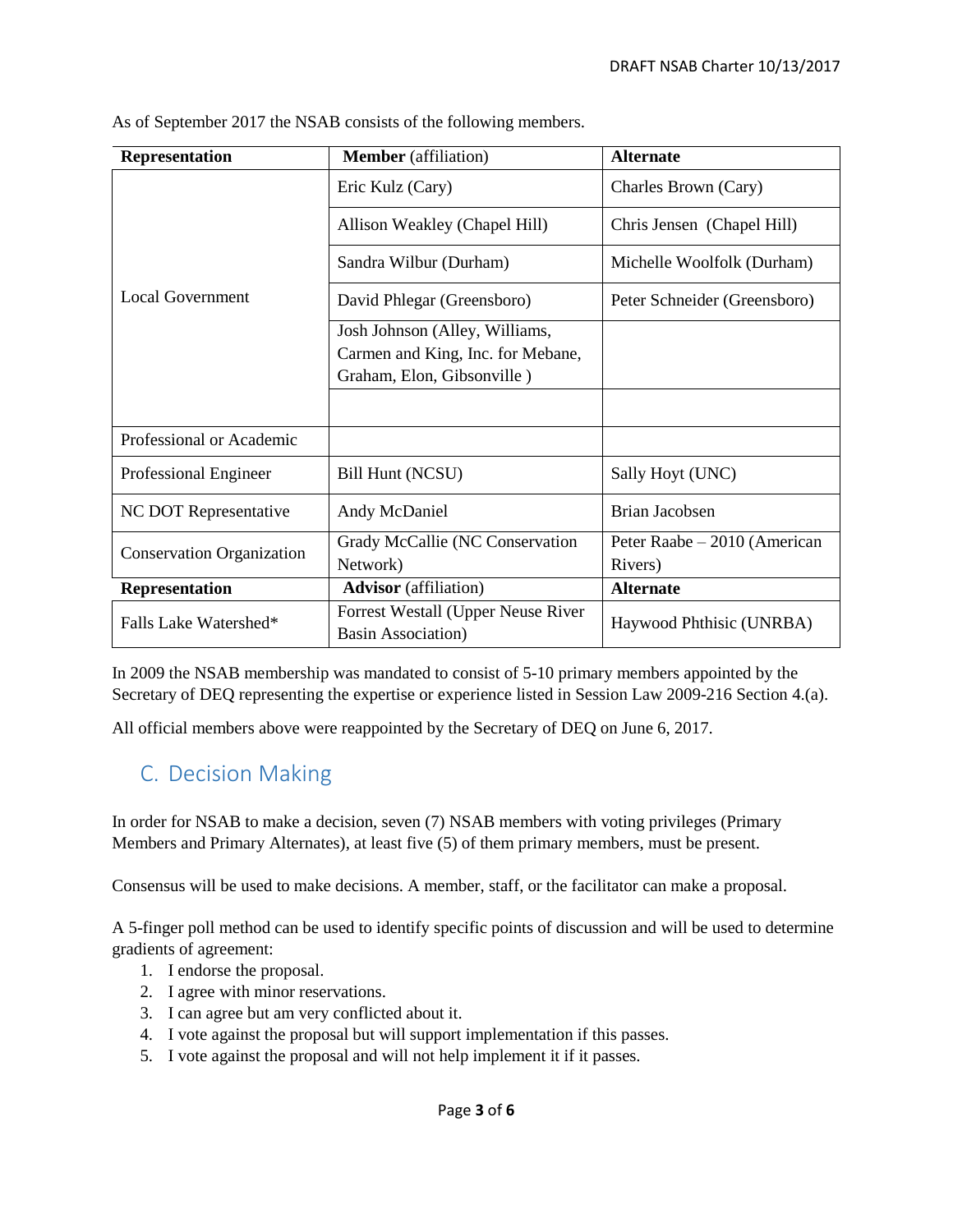If the poll results in votes of 1 and 2 only, it shows a desired threshold of support for the proposal exists, and the NSAB adopts the decision by consensus.

If the poll results in any votes of 3, 4, or 5, it shows that a desired threshold of support for the proposal does NOT exist. The group will seek to clarify the concerns of those voting 3, 4, or 5, and attempt to generate and prioritize amendments to the proposal that address those objections.

Amended proposals will be tested using the same 5-finger poll method.

If no amended proposal generates a desired threshold of agreement during the meeting, a proposal will be made to defer the matter to the next meeting with objector(s) agreeing to meet with proposer(s) to redraft the proposal. A poll on this proposal must result in votes of 1 or 2 only.

In the absence of consensus to refer the matter to next meeting, the original proposal is immediately submitted to a yes/no vote and may be approved by an affirmative vote consisting of the full group in attendance minus one.

Meeting reports on decision-making can reflect minority and majority viewpoints where that is desired by those holding a minority perspective (let us know), especially if Board members will work with DWR to provide accurate language, as needed.

## D. Operating Principles

- 1. Stick to the agenda topics.
- 2. Focus on one subject at a time.
- 3. Discuss all relevant information and issues, even difficult ones.
- 4. Keep discussion open and balanced.
- 5. Contribute to the discussion.
- 6. Listen actively.
- 7. Avoid repetition.
- 8. Be respectful of others.
- 9. Disagree openly, but try not to be disagreeable.
- 10. Focus on interests, not positions.
- 11. Look for mutually beneficial solutions.
- 12. Follow through on commitments.

### E. Meetings

The NSAB meets on the first Friday of each month at Triangle J Council of Governments. Meetings will be moved or rescheduled as needed.

## F. Agenda

Future agenda items will be identified during meetings and by contacting staff with ideas in between meetings. Staff will be responsible for setting the agenda.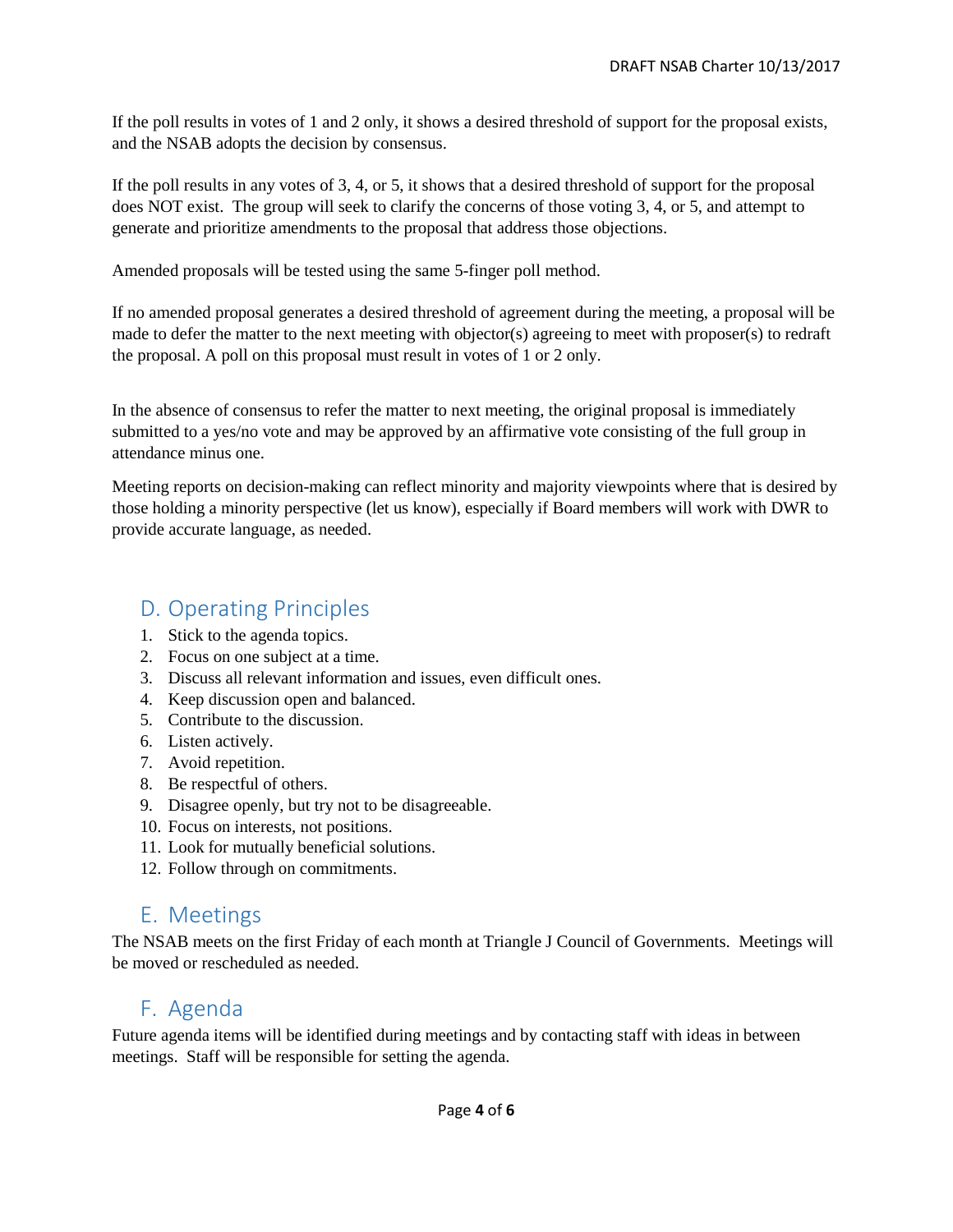# Appendix 1: Legislation

#### **Session Law 2009-216 Section 3(d)(2)b.**

b. The Department shall establish a load reduction goal for existing development for each municipality and county required to implement a Stage 2 adaptive management program to control nutrient loading from existing development. The load reduction goal shall be designed to achieve, relative to the baseline period 1997 through 2001, an eight percent (8%) reduction in nitrogen loading and a five percent (5%) reduction in phosphorus loading reaching Jordan Reservoir from existing developed lands within the police power jurisdiction of the local government. The baseline load shall be calculated by applying the Tar-Pamlico Nutrient Export Calculation Worksheet, Piedmont Version, dated October 2004, to acreages of different types of existing development within the police power jurisdiction of the local government during the baseline period. The baseline load may also be calculated using an equivalent or more accurate method acceptable to the Department and recommended by the Scientific Advisory Board established pursuant to Section 4(a) of this act. The baseline load for a municipality or county shall not include nutrient loading from lands under State or federal control or lands in agriculture or forestry. The load reduction goal shall be adjusted to account for nutrient loading increases from lands developed subsequent to the baseline period but prior to implementation of new development stormwater programs.

#### **Session Law 2009-216 Section 4**

**SECTION 4.(a)** Scientific Advisory Board for Nutrient-Impaired Waters Established. - No later than July 1, 2010, the Secretary shall establish a Nutrient Sensitive Waters Scientific Advisory Board. The Scientific Advisory Board shall consist of no fewer than five and no more than 10 members with the following expertise or experience:

(1) Representatives of one or more local governments in the Jordan Reservoir watershed. Local government representatives shall have experience in stormwater management, flood control, or management of a water or wastewater utility.

(2) One member with at least 10 years of professional or academic experience relevant to the management of nutrients in impaired water bodies and possessing a graduate degree in a related scientific discipline, such as aquatic science, biology, chemistry, geology, hydrology, environmental science, engineering, economics, or limnology.

(3) One professional engineer with expertise in stormwater management, hydrology, or flood control.

(4) One representative of the Department of Transportation with expertise in stormwater management.

(5) One representative of a conservation organization with expertise in stormwater management, urban landscape design, nutrient reduction, or water quality.

**SECTION 4.(b)** Duties. - No later than July 1, 2012, the Scientific Advisory Board shall do all of the following: